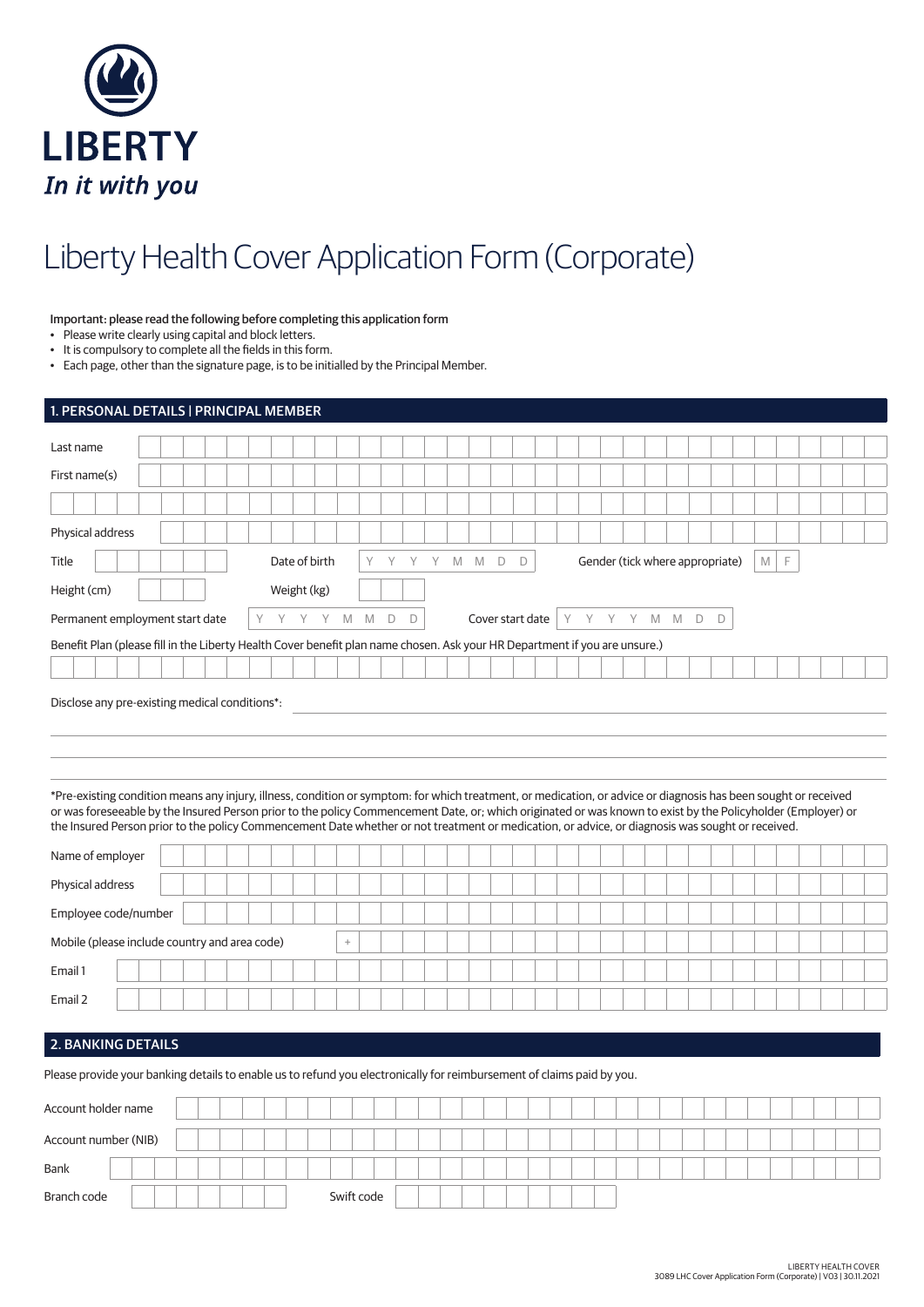3. REGISTRATION OF DEPENDANTS *Should you wish to add more dependants, please provide the necessary information on a separate page.*

| Dependant 1                                                                                                                                                                                                                                                                                                                                      |                                                            |   |   |   |         |             |             |        |  |  |  |  |                                  |  |  |  |  |  |  |             |  |   |        |             |   |    |
|--------------------------------------------------------------------------------------------------------------------------------------------------------------------------------------------------------------------------------------------------------------------------------------------------------------------------------------------------|------------------------------------------------------------|---|---|---|---------|-------------|-------------|--------|--|--|--|--|----------------------------------|--|--|--|--|--|--|-------------|--|---|--------|-------------|---|----|
| Last name                                                                                                                                                                                                                                                                                                                                        |                                                            |   |   |   |         |             |             |        |  |  |  |  |                                  |  |  |  |  |  |  |             |  |   | Title  |             |   |    |
| First name(s)                                                                                                                                                                                                                                                                                                                                    |                                                            |   |   |   |         |             |             |        |  |  |  |  |                                  |  |  |  |  |  |  |             |  |   | Gender | $\mathbb M$ |   | F. |
| Date of birth                                                                                                                                                                                                                                                                                                                                    | Y                                                          | Y | Υ | Y |         | $M$ $M$     | $\Box$      | $\Box$ |  |  |  |  | Relationship to Principal Member |  |  |  |  |  |  |             |  |   |        |             |   |    |
| Height (cm)                                                                                                                                                                                                                                                                                                                                      |                                                            |   |   |   |         |             | Weight (kg) |        |  |  |  |  |                                  |  |  |  |  |  |  |             |  |   |        |             |   |    |
| State any pre-existing medical conditions*:                                                                                                                                                                                                                                                                                                      |                                                            |   |   |   |         |             |             |        |  |  |  |  |                                  |  |  |  |  |  |  |             |  |   |        |             |   |    |
|                                                                                                                                                                                                                                                                                                                                                  |                                                            |   |   |   |         |             |             |        |  |  |  |  |                                  |  |  |  |  |  |  |             |  |   |        |             |   |    |
| Dependant 2                                                                                                                                                                                                                                                                                                                                      |                                                            |   |   |   |         |             |             |        |  |  |  |  |                                  |  |  |  |  |  |  |             |  |   |        |             |   |    |
| Last name                                                                                                                                                                                                                                                                                                                                        |                                                            |   |   |   |         |             |             |        |  |  |  |  |                                  |  |  |  |  |  |  |             |  |   | Title  |             |   |    |
| First name(s)                                                                                                                                                                                                                                                                                                                                    |                                                            |   |   |   |         |             |             |        |  |  |  |  |                                  |  |  |  |  |  |  |             |  |   | Gender | M           |   | F  |
| Date of birth                                                                                                                                                                                                                                                                                                                                    | Y                                                          | Y | Y | Y | M       | $\mathbb M$ | $\mathsf D$ | D      |  |  |  |  | Relationship to Principal Member |  |  |  |  |  |  |             |  |   |        |             |   |    |
| Height (cm)                                                                                                                                                                                                                                                                                                                                      |                                                            |   |   |   |         |             | Weight (kg) |        |  |  |  |  |                                  |  |  |  |  |  |  |             |  |   |        |             |   |    |
| State any pre-existing medical conditions*:                                                                                                                                                                                                                                                                                                      |                                                            |   |   |   |         |             |             |        |  |  |  |  |                                  |  |  |  |  |  |  |             |  |   |        |             |   |    |
|                                                                                                                                                                                                                                                                                                                                                  |                                                            |   |   |   |         |             |             |        |  |  |  |  |                                  |  |  |  |  |  |  |             |  |   |        |             |   |    |
| Dependant 3                                                                                                                                                                                                                                                                                                                                      |                                                            |   |   |   |         |             |             |        |  |  |  |  |                                  |  |  |  |  |  |  |             |  |   |        |             |   |    |
| Last name                                                                                                                                                                                                                                                                                                                                        |                                                            |   |   |   |         |             |             |        |  |  |  |  |                                  |  |  |  |  |  |  |             |  |   | Title  |             |   |    |
| First name(s)                                                                                                                                                                                                                                                                                                                                    |                                                            |   |   |   |         |             |             |        |  |  |  |  |                                  |  |  |  |  |  |  |             |  |   | Gender | M           |   | F  |
| Date of birth                                                                                                                                                                                                                                                                                                                                    | Y                                                          | Y | Y | Y | M       | M           | $\mathsf D$ | D      |  |  |  |  | Relationship to Principal Member |  |  |  |  |  |  |             |  |   |        |             |   |    |
| Height (cm)                                                                                                                                                                                                                                                                                                                                      |                                                            |   |   |   |         |             |             |        |  |  |  |  |                                  |  |  |  |  |  |  |             |  |   |        |             |   |    |
|                                                                                                                                                                                                                                                                                                                                                  | Weight (kg)<br>State any pre-existing medical conditions*: |   |   |   |         |             |             |        |  |  |  |  |                                  |  |  |  |  |  |  |             |  |   |        |             |   |    |
|                                                                                                                                                                                                                                                                                                                                                  |                                                            |   |   |   |         |             |             |        |  |  |  |  |                                  |  |  |  |  |  |  |             |  |   |        |             |   |    |
| Dependant 4                                                                                                                                                                                                                                                                                                                                      |                                                            |   |   |   |         |             |             |        |  |  |  |  |                                  |  |  |  |  |  |  |             |  |   |        |             |   |    |
| Last name                                                                                                                                                                                                                                                                                                                                        |                                                            |   |   |   |         |             |             |        |  |  |  |  |                                  |  |  |  |  |  |  |             |  |   | Title  |             |   |    |
| First name(s)                                                                                                                                                                                                                                                                                                                                    |                                                            |   |   |   |         |             |             |        |  |  |  |  |                                  |  |  |  |  |  |  |             |  |   | Gender | M           |   | F  |
| Date of birth                                                                                                                                                                                                                                                                                                                                    | Y                                                          | Y | Y | Y | M       | M           | D           | D      |  |  |  |  | Relationship to Principal Member |  |  |  |  |  |  |             |  |   |        |             |   |    |
| Height (cm)                                                                                                                                                                                                                                                                                                                                      |                                                            |   |   |   |         |             | Weight (kg) |        |  |  |  |  |                                  |  |  |  |  |  |  |             |  |   |        |             |   |    |
| State any pre-existing medical conditions*:                                                                                                                                                                                                                                                                                                      |                                                            |   |   |   |         |             |             |        |  |  |  |  |                                  |  |  |  |  |  |  |             |  |   |        |             |   |    |
|                                                                                                                                                                                                                                                                                                                                                  |                                                            |   |   |   |         |             |             |        |  |  |  |  |                                  |  |  |  |  |  |  |             |  |   |        |             |   |    |
|                                                                                                                                                                                                                                                                                                                                                  |                                                            |   |   |   |         |             |             |        |  |  |  |  |                                  |  |  |  |  |  |  |             |  |   |        |             |   |    |
| Dependant 5<br>Last name                                                                                                                                                                                                                                                                                                                         |                                                            |   |   |   |         |             |             |        |  |  |  |  |                                  |  |  |  |  |  |  |             |  |   | Title  |             |   |    |
| First name(s)                                                                                                                                                                                                                                                                                                                                    |                                                            |   |   |   |         |             |             |        |  |  |  |  |                                  |  |  |  |  |  |  |             |  |   | Gender | M           |   | F  |
| Date of birth                                                                                                                                                                                                                                                                                                                                    | Y                                                          | Υ |   |   | $M$ $M$ |             | $\mathsf D$ | D      |  |  |  |  | Relationship to Principal Member |  |  |  |  |  |  |             |  |   |        |             |   |    |
|                                                                                                                                                                                                                                                                                                                                                  |                                                            |   | Υ | Y |         |             |             |        |  |  |  |  |                                  |  |  |  |  |  |  |             |  |   |        |             |   |    |
| Height (cm)                                                                                                                                                                                                                                                                                                                                      |                                                            |   |   |   |         |             | Weight (kg) |        |  |  |  |  |                                  |  |  |  |  |  |  |             |  |   |        |             |   |    |
| State any pre-existing medical conditions*:                                                                                                                                                                                                                                                                                                      |                                                            |   |   |   |         |             |             |        |  |  |  |  |                                  |  |  |  |  |  |  |             |  |   |        |             |   |    |
|                                                                                                                                                                                                                                                                                                                                                  |                                                            |   |   |   |         |             |             |        |  |  |  |  |                                  |  |  |  |  |  |  |             |  |   |        |             |   |    |
| L<br>(Name of Principal Member)                                                                                                                                                                                                                                                                                                                  |                                                            |   |   |   |         |             |             |        |  |  |  |  |                                  |  |  |  |  |  |  |             |  |   |        |             |   |    |
| certify that the persons whose names appear above, are my legal, registered dependants to be included under my Liberty Health Cover. I am aware that any false represen-                                                                                                                                                                         |                                                            |   |   |   |         |             |             |        |  |  |  |  |                                  |  |  |  |  |  |  |             |  |   |        |             |   |    |
| tation of any person as my dependant will result in me and all my dependants being removed from Liberty Health Cover, and I will be liable for any cost incurred for health<br>services provided. I further certify that I have read, understood and agree to all the information in the Declaration by Principal Member (Corporate Application) |                                                            |   |   |   |         |             |             |        |  |  |  |  |                                  |  |  |  |  |  |  |             |  |   |        |             |   |    |
|                                                                                                                                                                                                                                                                                                                                                  |                                                            |   |   |   |         |             |             |        |  |  |  |  |                                  |  |  |  |  |  |  |             |  |   |        |             |   |    |
| Signature of Principal Member                                                                                                                                                                                                                                                                                                                    |                                                            |   |   |   |         |             |             |        |  |  |  |  |                                  |  |  |  |  |  |  | Date signed |  | Υ | Y.     | M M         | D | D  |
|                                                                                                                                                                                                                                                                                                                                                  |                                                            |   |   |   |         |             |             |        |  |  |  |  |                                  |  |  |  |  |  |  |             |  |   |        |             |   |    |